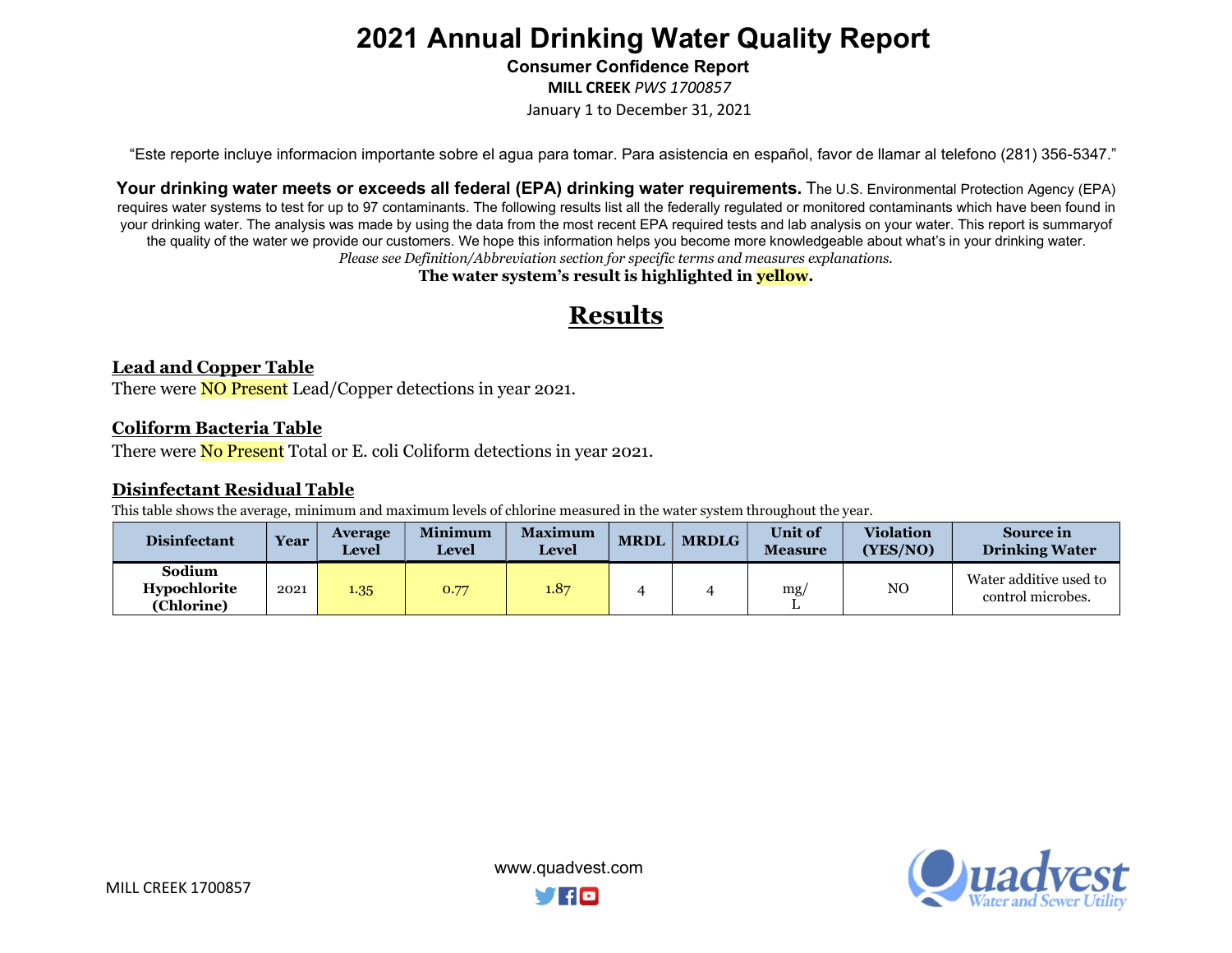Consumer Confidence Report

MILL CREEK PWS 1700857

January 1 to December 31, 2021

### Regulated Contaminants

| Inorganic<br><b>Contaminants</b>                  | <b>Collection</b><br><b>Date</b> | <b>Detected</b> | <b>Highest Level Range of Levels</b><br><b>Detected</b> | <b>MCLG</b>    | <b>MCL</b>     | <b>Unit of</b><br><b>Measure</b> | <b>Violation</b><br>(YES/NO) | <b>Likely Source of</b><br>Contamination                                                                                               |
|---------------------------------------------------|----------------------------------|-----------------|---------------------------------------------------------|----------------|----------------|----------------------------------|------------------------------|----------------------------------------------------------------------------------------------------------------------------------------|
| <b>Barium</b>                                     | 2021                             | 0.349           | $0.349 -$<br>0.349                                      | $\overline{2}$ | $\overline{2}$ | ppm                              | N <sub>O</sub>               | Discharge of drilling wastes;<br>Discharge from metal<br>refineries; Erosion of natural<br>deposits.                                   |
| Fluoride                                          | 2021                             | 0.1             | $0.13 - 0.13$                                           | $\overline{4}$ | 4.0            | ppm                              | N <sub>O</sub>               | Erosion of natural deposits;<br>Water additive which<br>promotes strong teeth;<br>Discharge from fertilizer and<br>aluminum factories. |
| <b>Nitrate [measured as</b><br>Nitrogen]          | 2021                             | 0.18            | $0.18 - 0.18$                                           | 10             | 10             | ppm                              | N <sub>O</sub>               | Runoff from fertilizer use;<br>Leaching from septic tanks,<br>sewage; Erosion of natural<br>deposits.                                  |
| <b>Radioactive</b><br><b>Contaminants</b>         | <b>Collection</b><br><b>Date</b> | <b>Detected</b> | <b>Highest Level Range of Levels</b><br><b>Detected</b> | <b>MCLG</b>    | <b>MCL</b>     | <b>Unit of</b><br><b>Measure</b> | <b>Violation</b><br>(YES/NO) | <b>Likely Source of</b><br>Contamination                                                                                               |
| <b>Gross alpha excluding</b><br>radon and uranium | 2021                             | $\mathbf{1}$    | $1 - 1$                                                 | $\mathbf 0$    | 15             | pCi/L                            | N <sub>O</sub>               | Erosion of natural deposits.                                                                                                           |
| <b>Uranium</b>                                    | 2021                             | 3               | $2.6 - 2.6$                                             | $\mathbf 0$    | 30             | $\text{ug/L}$                    | N <sub>O</sub>               | Erosion of natural deposits.                                                                                                           |
| <b>Beta/photon emitters</b>                       | 2021                             | 4.6             | $4.6 - 4.6$                                             | $\mathbf 0$    | 50             | pCi/L                            | N <sub>O</sub>               | Decay of natural and man-<br>made deposits.                                                                                            |

Is MY Water Safe According to the Results?





 www.quadvest.com **yno**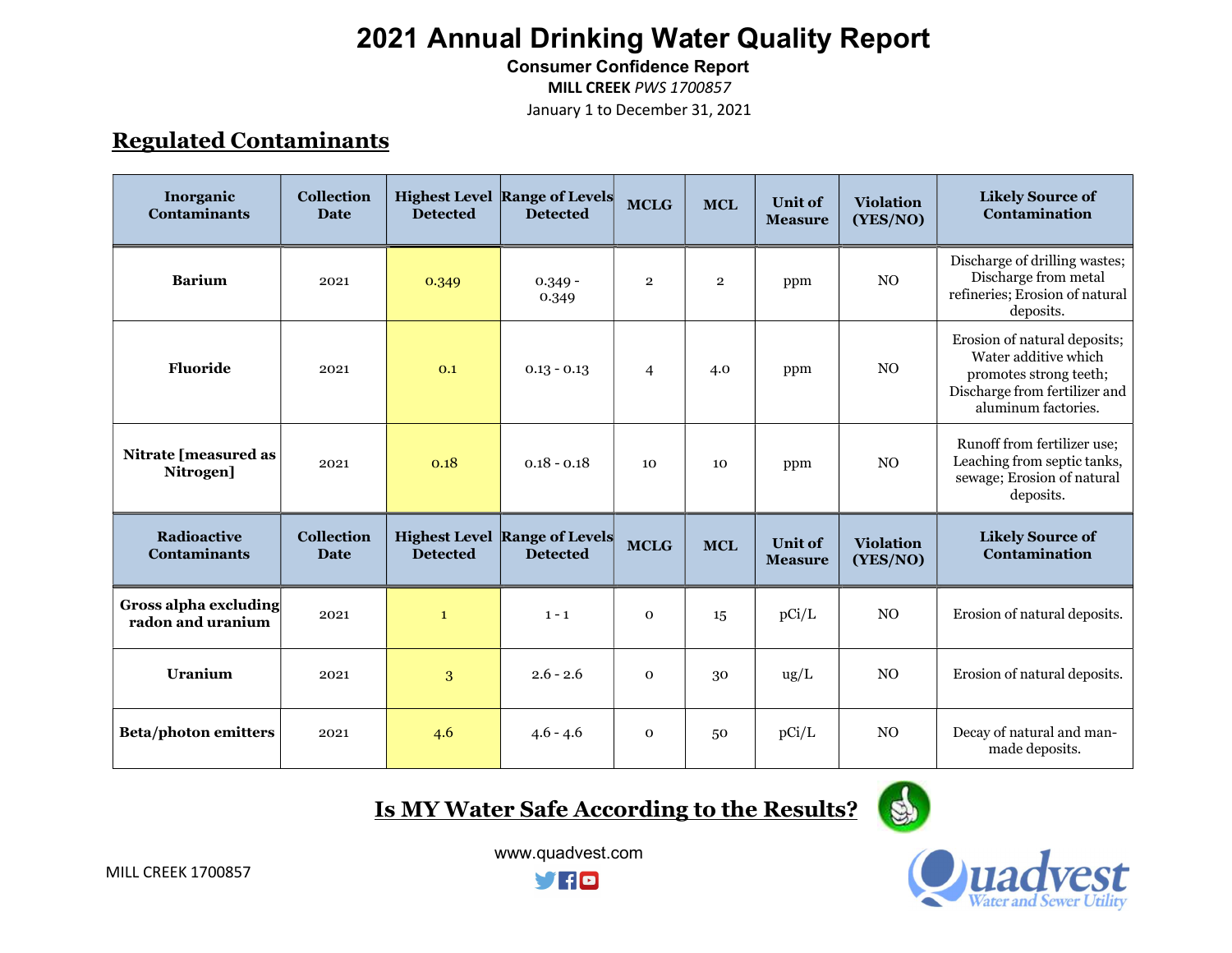Consumer Confidence Report

MILL CREEK PWS 1700857

January 1 to December 31, 2021

### **Violations**

| <b>Chlorine</b>                                                                                                                                                                                                                                         |                                  |                         |                                                                                                                                                                                                      |  |  |
|---------------------------------------------------------------------------------------------------------------------------------------------------------------------------------------------------------------------------------------------------------|----------------------------------|-------------------------|------------------------------------------------------------------------------------------------------------------------------------------------------------------------------------------------------|--|--|
| Some people who use water containing chlorine well in excess of the MRDL could experience irritating effects to their eyes and<br>nose. Some people who drink water containing chlorine well in excess of the MRDL could experience stomach discomfort. |                                  |                         |                                                                                                                                                                                                      |  |  |
| <b>Violation Type</b>                                                                                                                                                                                                                                   | <b>Violation</b><br><b>Begin</b> | <b>Violation</b><br>End | <b>Violation Explanation</b>                                                                                                                                                                         |  |  |
| Disinfectant Level Quarterly Operating<br>Report<br>(DLQOR).                                                                                                                                                                                            | 01/01/2021                       | 03/31/2021              | We failed to test our drinking water for the<br>contaminant and period indicated. Because of this<br>failure, we cannot be sure of the quality of our<br>drinking water during the period indicated. |  |  |

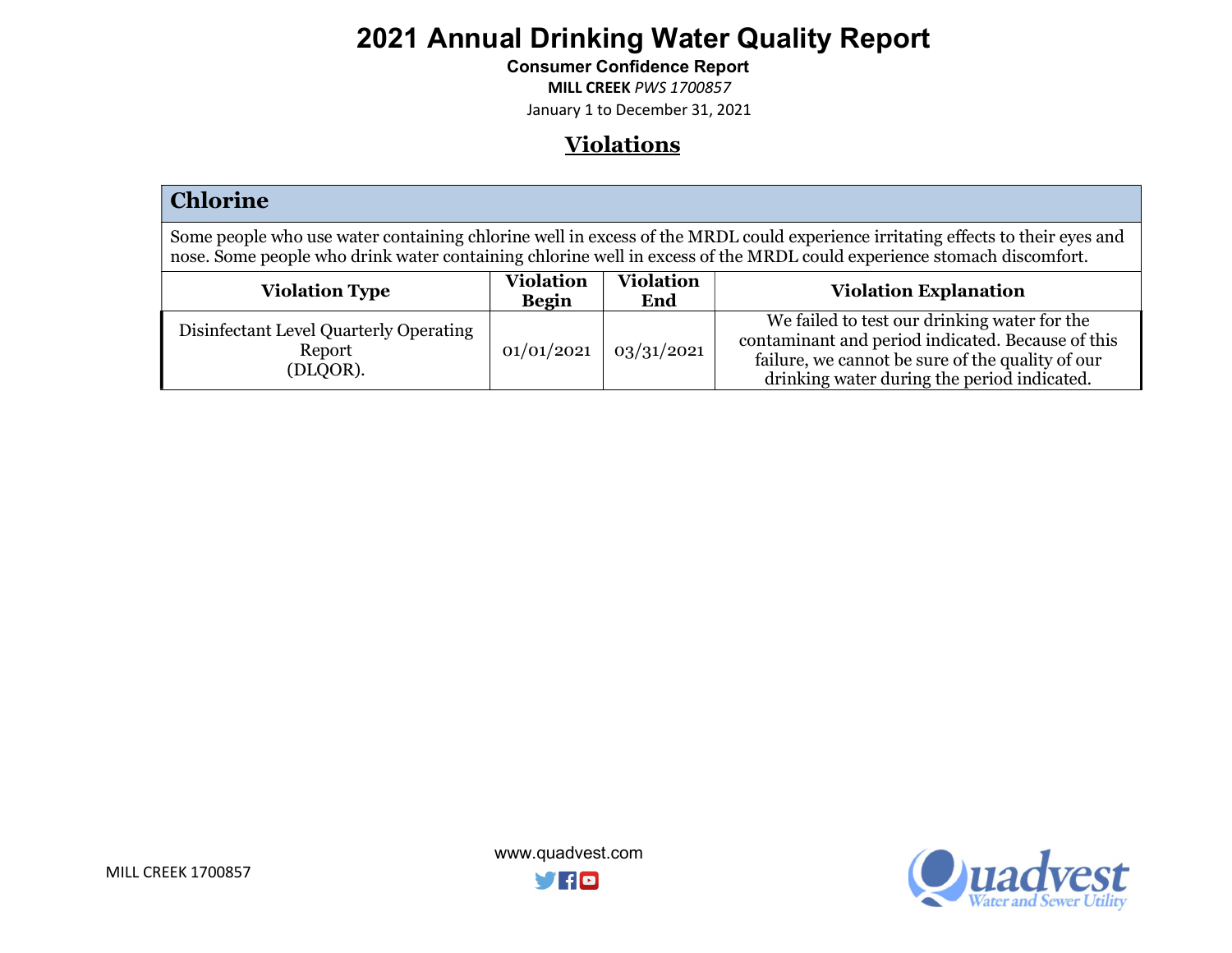Consumer Confidence Report

MILL CREEK PWS# 1700857

January 1 to December 31, 2021

#### ABOUT US:

The water system is owned and operated by Quadvest, 40+ year-old company specializing in the operations and maintenance of water and sewer treatment and distribution systems. If you have any questions concerning water quality or the source of your water, please call our office at (281) 356-5347.

We do not hold regularly scheduled meetings.

| <b>HEALTH NOTE</b>                                                                                                                                                                                                                                     | we ao not noid regularly scheduled meetings.<br><b>DEFINITIONS/ ABBREVIATIONS</b>                                                                                                                                                                                  |
|--------------------------------------------------------------------------------------------------------------------------------------------------------------------------------------------------------------------------------------------------------|--------------------------------------------------------------------------------------------------------------------------------------------------------------------------------------------------------------------------------------------------------------------|
|                                                                                                                                                                                                                                                        |                                                                                                                                                                                                                                                                    |
| Special Notice for the ELDERLY, INFANTS, CANCER<br>PATIENTS, people with HIV/AIDS or other immune                                                                                                                                                      | Action Level: The concentration of contaminants which, if exceeded, triggers<br>treatment or other requirements which a water system must follow.                                                                                                                  |
| problems:                                                                                                                                                                                                                                              | Action Level Goal (ALG): The level of a contaminant in drinking water below<br>which there is now known or expected risk to health. ALGs allow for a margin of                                                                                                     |
| You may be more vulnerable than the general population to<br>certain microbial contaminants, such as Cryptosporidium, in<br>drinking water. Infants, some elderly, or immunocompromised<br>persons such as those undergoing chemotherapy for cancer;   | safety.<br>Avg: Regulatory compliance with some MCLs is based on running annual average<br>of monthly samples.                                                                                                                                                     |
| persons who have undergone organ transplants; those who<br>are undergoing treatment with steroids; and people with<br>HIV/AIDS or other immune system disorders, can be                                                                                | <b>Maximum Contaminant Level or MCL:</b> The highest level of a contaminant that is<br>allowed in drinking water. MCLs are set as close to the MCLGs as feasible using<br>the best available treatment technology.                                                 |
| particularly at risk from infections. You should seek advice<br>about drinking water from your physician or health care<br>providers. Additional guidelines on appropriate means to                                                                    | <b>Maximum Contaminant Level Goal or MCLG:</b> The level of a contaminant in<br>drinking water below which there is no known or expected risk to health. MCLGs<br>allow for a margin of safety.                                                                    |
| lessen the risk of infection by Cryptosporidium are available<br>from the Safe Drinking Water Hotline (800) 426-4791.<br>In order to ensure that tap water is safe to drink, EPA                                                                       | Maximum residual disinfectant level or MRDL: The highest level of a<br>disinfectant allowed in drinking water. There is convincing evidence that addition of<br>a disinfectant is necessary for control of microbial contaminants.                                 |
| prescribes regulations which limit the amount of certain<br>contaminants in water provided by public water systems. FDA<br>regulations establish limits for contaminants in bottled water<br>which must provide the same protection for public health. | Maximum residual disinfectant level goal or MRDLG: The level of a drinking<br>water disinfectant below which there is no known or expected risk to health.<br>MRDLGs do not reflect the benefits of the use of disinfectants to control microbial<br>contaminants. |
| Contaminants may be found in drinking water that may cause                                                                                                                                                                                             | Level 1 Assessment: A study to identify potential problems and determine (if<br>possible) why total coliform bacteria have been found in the water system.                                                                                                         |
| taste, color, or odor problems. These types of problems are<br>not necessarily causes for health concerns. For more<br>information on taste, odor, or color of drinking water, please                                                                  | Level 2 Assessment: A detailed study to identify potential problems and<br>determine (if possible) why an E.coli MCL violation has occurred and/or why total<br>coliform bacteria have been found in the water system on multiple occasions.                       |
| contact the system's business office.<br>If present, elevated levels of lead can cause serious health                                                                                                                                                  | MFL: million fibers per liter (a measure of asbestos)                                                                                                                                                                                                              |
| problems, especially for pregnant women and young children.                                                                                                                                                                                            | na: not applicable.                                                                                                                                                                                                                                                |
| Lead in drinking water is primarily from materials and<br>components associated with service lines and home plumbing.                                                                                                                                  | mrem: millirems per year (a measure of radiation absorbed by the body)                                                                                                                                                                                             |
| We are responsible for providing high quality drinking water,                                                                                                                                                                                          | NTU: nephelometric turbidity units (a measure of turbidity)                                                                                                                                                                                                        |
| but we cannot control the variety of materials used in plumbing<br>components. When your water has been sitting for several                                                                                                                            | pCi/L: picocuries per liter (a measure of radioactivity)                                                                                                                                                                                                           |
| hours, you can minimize the potential for lead exposure by<br>flushing your tap for 30 seconds to 2 minutes before using                                                                                                                               | ppb: micrograms per liter or parts per billion - or one ounce in 7,350,000 gallons of<br>water.                                                                                                                                                                    |
| water for drinking or cooking. If you are concerned about lead<br>in your water, you may wish to have your water tested.                                                                                                                               | ppm: milligrams per liter or parts per million - or one ounce in 7,350 gallons of<br>water.                                                                                                                                                                        |
| Information on lead in drinking water, testing methods, and                                                                                                                                                                                            | ppq: parts per quadrillion, or picograms per liter (pg/L)                                                                                                                                                                                                          |
| steps you can take to minimize exposure is available from the<br>Safe Drinking Water Hotline or at                                                                                                                                                     | ppt: parts per trillion, or nanograms per liter (ng/L)                                                                                                                                                                                                             |
| http://www.epa.gov/safewater/lead                                                                                                                                                                                                                      | Treatment Technique/TT-a specific treatment method required by the EPA to<br>control the level of contaminant in drinking water.                                                                                                                                   |

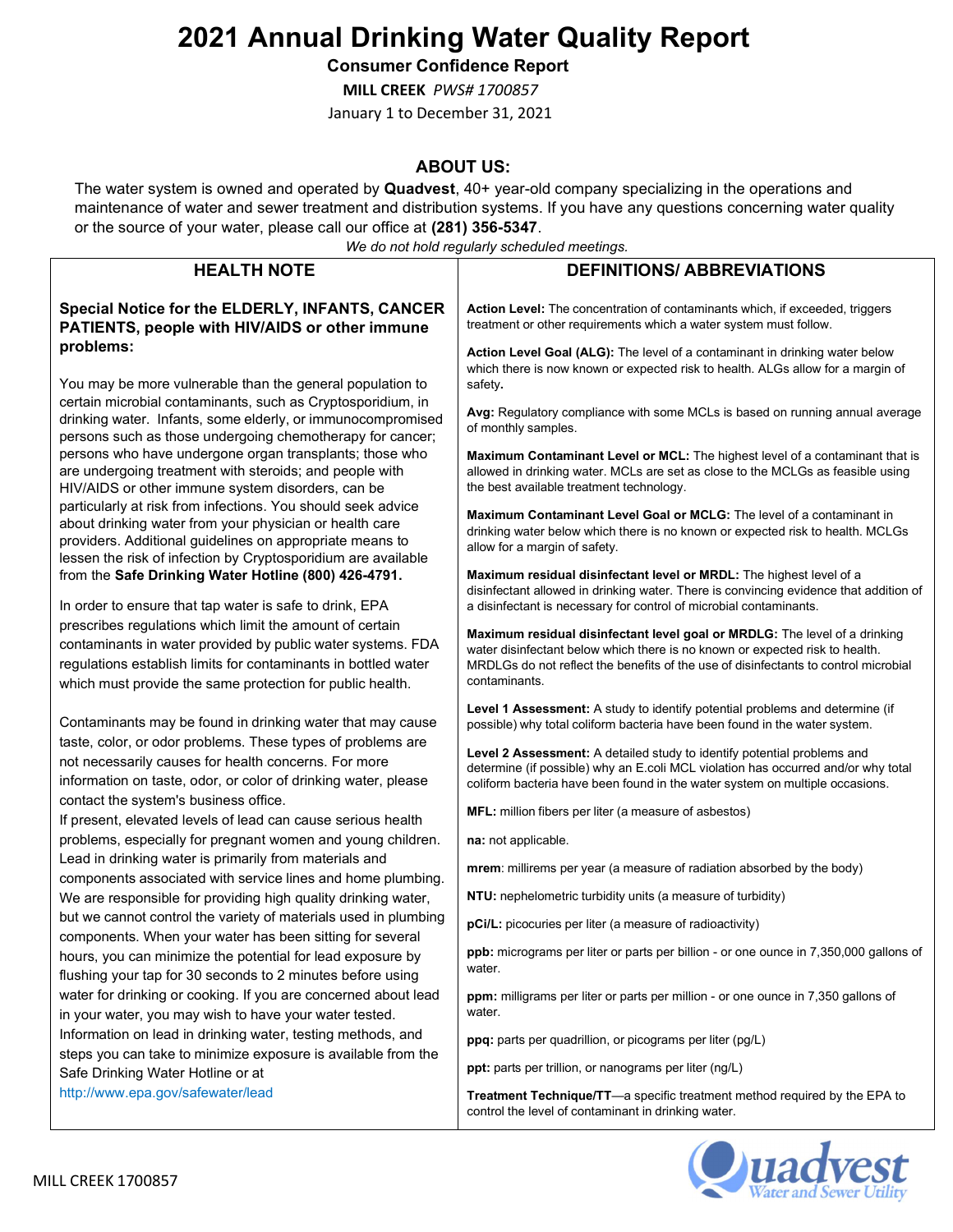Consumer Confidence Report

MILL CREEK PWS# 1700857

January 1 to December 31, 2021

#### Secondary Constituents

Many constituents (such as calcium, sodium or iron) which are often found in drinking water can cause taste, color, and odor problems. The taste and odor constituents are called secondary constituents and are regulated by the State of Texas, not the EPA. These constituents are not causes for health concern. Therefore, secondaries are not required to be reported in this document but they greatly affect appearance and taste of your water.

#### Source of Drinking Water

The sources of drinking water (both tap water and bottled water) include rivers, lakes, streams, ponds, reservoirs, springs, and wells. As water travels over the surface of the land or through the ground, it dissolves naturally-occurring minerals and, in some cases, radioactive material, and can pick up substances resulting from the presence of animals or from human activity.

Drinking water, including bottled water, may reasonably be expected to contain at least small amounts of some contaminants. The presence of contaminants does not necessarily indicate that water poses a health risk. More information about contaminants and potential health effects can be obtained by calling the EPAs Safe Drinking Water Hotline at (800) 426-4791.

#### ALL Drinking water may contain contaminants.

Contaminants that may be present in source water include: -Microbial contaminants, such as viruses and bacteria, which may come from sewage treatment plants, septic systems, agricultural livestock operations, and wildlife.

- Inorganic contaminants, such as salts and metals, which can be naturally-occurring or result from urban storm water runoff, industrial or domestic wastewater discharges, oil and gas production, mining, or farming.

-Pesticides and herbicides, which may come from a variety of sources such as agriculture, urban storm water runoff, and residential uses.

- Organic chemical contaminants, including synthetic and volatile organic chemicals, which are by-products of industrial processes and petroleum production, and can also come from gas stations, urban storm water runoff, and septic systems.

- Radioactive contaminants, which can be naturally-occurring or be the result of oil and gas production and mining activities.

#### Information about of Source Water Assessments

A Source Water Susceptibility Assessment for your drinking water source(s) is currently being updated by the Texas Commission on Environmental Quality. This information describes the susceptibility and types of constituents that may come into contact with your drinking water source based on human activities and natural conditions. The information contained in the assessment allows us to focus source water protection strategies.

#### The SWSA susceptibility ratings are divided into three divisions: "High," "Medium," and "Low."

"High" susceptibility means there are activities near the source water and the natural conditions of the aquifer or watershed make it very likely that chemical constituents may come into contact with the source water. It does not mean that there are any health risks present.

"Medium" susceptibility means there are activities near the source water and the natural conditions of the aquifer or watershed make it somewhat likely that chemical constituents may come into contact with the source water. It does not mean that there are any health risks present.

"Low" susceptibility means there are activities near the source water and the natural conditions of the aquifer or watershed make it unlikely that chemical constituents may come into contact with the source water. It does not mean that there are any health risks present.

For more information about your sources of water, please refer to the Source Water Assessment Viewer available at the following URL:

http://www.tceq.texas.gov/gis/swaview

Further details about sources and source-water assessments are available in Drinking Water Watch at the following URL: http://dww2.tceq.texas.gov/DWW/

#### MILL CREEK provides ground water from the Evangeline aquifer located in Montgomery county.